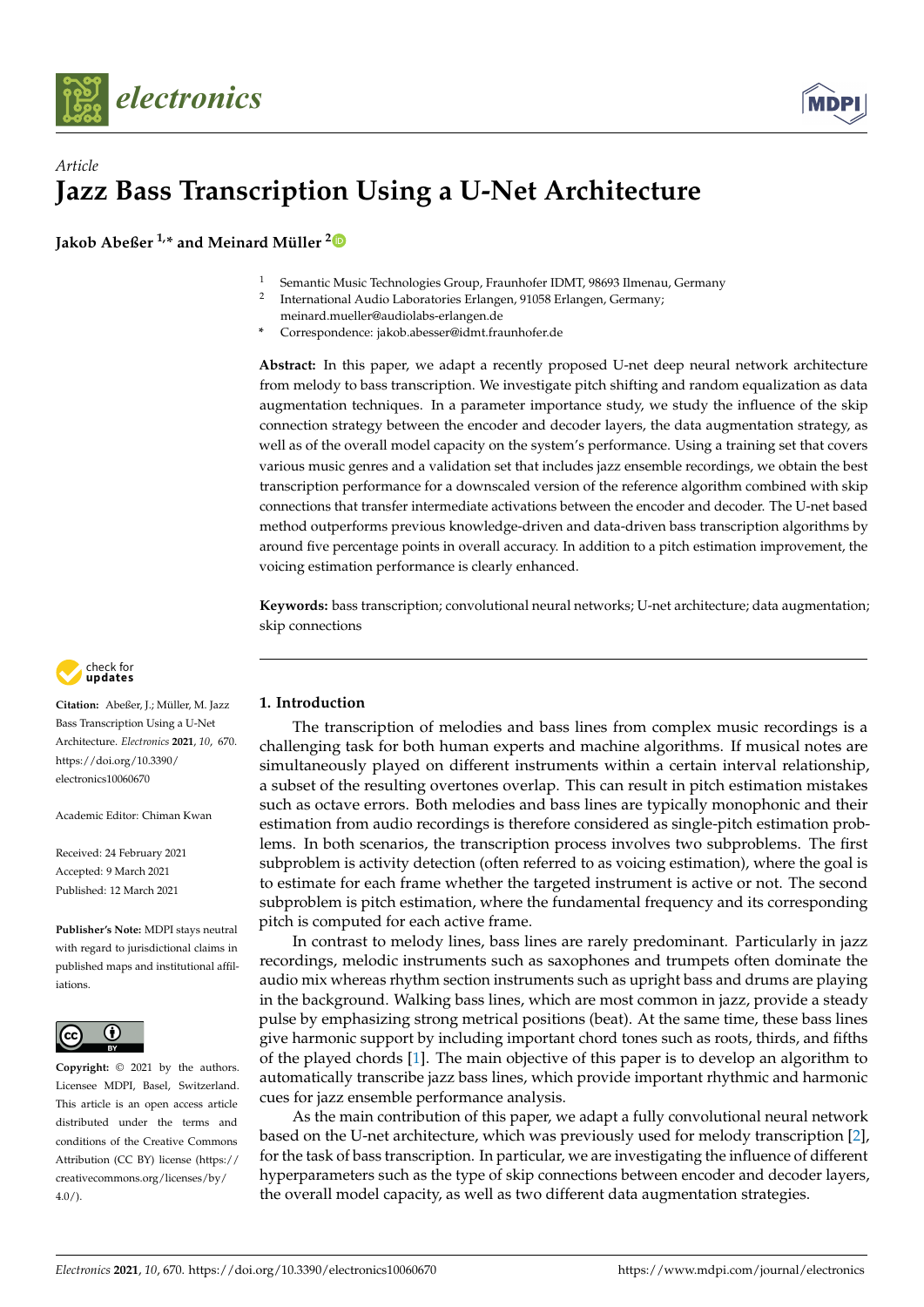The remainder of the paper is structured as follows. Related work on data-driven bass and melody estimation is summarized in Section [2.1.](#page-1-0) Special focus is put on the application of U-net neural network architectures for Music Information Retrieval (MIR) tasks in Section [2.2.](#page-1-1) Section [3](#page-2-0) introduces the proposed bass transcription method and details the applied audio processing and data augmentation techniques as well as the underlying neural network architecture. After introducing the applied datasets in Section [4,](#page-4-0) the experimental procedure and results are summarized in Section [5.](#page-5-0) Finally, in Section [6,](#page-8-2) we give a short conclusion of this work.

## **2. Related Work**

#### <span id="page-1-0"></span>*2.1. Data-Driven Melody and Bass Transcription*

Existing algorithms for bass and melody transcription share many techniques and can be divided into data-driven and knowledge-based methods. Data-driven transcription algorithms usually include machine learning models, which are trained in a supervised fashion. More traditionally, knowledge-based methods include specialized signal processing algorithms, which are often combined with heuristics informed by musical knowledge. With the rapid proliferation of deep learning techniques, data-driven methods have become the primary focus of research in recent years. In the subsequent discussion, we mainly focus on these approaches.

Most methods based on deep learning require large amounts of training data. However, in MIR, even for the popular task of melody transcription, only a limited number of public datasets such as MedleyDB [\[3\]](#page-9-0), iKala [\(http://mac.citi.sinica.edu.tw/ikala/\(](http://mac.citi.sinica.edu.tw/ikala/)accessed on 11 March 2021)) and MIR1k [\(https://sites.google.com/site/unvoicedsoundseparation/](https://sites.google.com/site/unvoicedsoundseparation/mir-1k) [mir-1k](https://sites.google.com/site/unvoicedsoundseparation/mir-1k) (accessed on 11 March 2021)) exist, which include audio recordings and corresponding pitch annotations. For bass transcription, publicly available datasets with score-based bass annotations include the Real World Computing (RWC) dataset [\[4\]](#page-9-1), MDB-bass-synth [\[5\]](#page-9-2), and parts of the Weimar Jazz Database (WJD) [\[1](#page-8-0)[,6\]](#page-9-3). A common approach to increase the amount and variability of potential training data is to apply data augmentation techniques such as time stretching and pitch shifting [\[7\]](#page-9-4).

Different types of signal representations are used as input. While end-to-end-learning models directly process signal blocks [\[8](#page-9-5)[,9\]](#page-9-6), other networks process time-frequency representations obtained from a Short-Time Fourier Transform (STFT) [\[10\]](#page-9-7), a constant-Q transform (CQT), or a harmonic CQT (HCQT) [\[11–](#page-9-8)[13\]](#page-9-9).

Various model architectures ranging from fully-connnected neural networks (FCNN) [\[1,](#page-8-0)[14–](#page-9-10)[16\]](#page-9-11), over convolutional neural networks (CNN) [\[8,](#page-9-5)[17\]](#page-9-12), to recurrent neural networks (RNN) [\[10,](#page-9-7)[14\]](#page-9-10) are used and combined for the tasks of pitch estimation and voicing detection. Bittner et al. [\[11\]](#page-9-8) propose a CNN model for multitask learning, which is trained to simultaneously perform melody, bass, and vocal transcription. The main rationale is that these tasks rely on and benefit from shared internal feature representations. Previously proposed data-driven bass transcription methods have used fully connected neural networks to predict pitches on a semitone resolution [\[1](#page-8-0)[,16\]](#page-9-11).

## <span id="page-1-1"></span>*2.2. U-Nets*

The U-net is a fully convolutional neural network architecture, which was originally proposed for biomedical image segmentation in computer vision [\[18\]](#page-9-13). The network structure resembles a convolutional autoencoder and consists of a contractive part (encoder) and an expansive part (decoder). In the encoder, the spatial resolution of the two-dimensional signal representation is gradually reduced while the number of feature channels is increased at the same time. Similarly, the decoder gradually increases the spatial resolution (using a sequence of upsampling operations), while reducing the number of feature channels. As the main improvements towards autoencoders, skip connections are introduced on different resolution levels within the network. This way, signal representations can be learnt at different resolutions.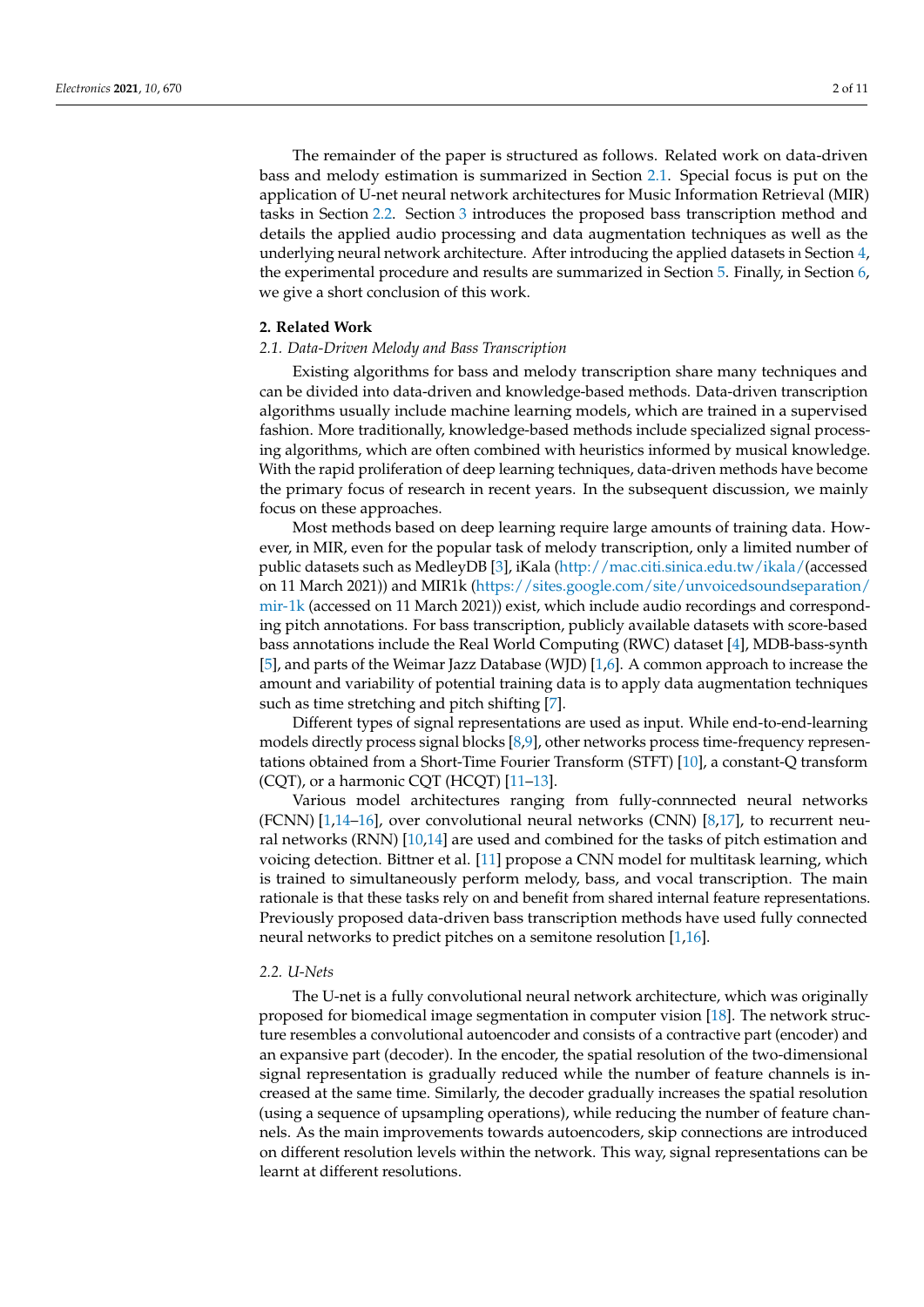Image segmentation algorithms aim to detect object as closes surfaces. By analogy, musical notes can be considered as objects in time-frequency representations with a sparse distribution since most of their concentrates at the fundamental frequency and its overtone frequencies. As a consequence, U-net based neural network architectures have not just been used for image segmentation but were also successfully applied for various MIR tasks such as source separation [\[19](#page-9-14)[,20\]](#page-9-15), multi-instrument music transcription [\[21\]](#page-9-16), and lyrics-to-music alignment [\[22\]](#page-9-17). In addition to [\[2\]](#page-8-1), other melody transcription algorithms using U-nets were proposed, among others, by Lu and Su [\[23\]](#page-9-18) as well as Doras et al. [\[13\]](#page-9-9).

## <span id="page-2-0"></span>**3. Methodology**

In this section, the different processing stages of the proposed bass transcription algorithm are detailed.

## <span id="page-2-2"></span>*3.1. Audio Processing*

Audio signals are mixed to mono and downsampled to a sample rate of 22.05 kHz. A constant-Q transformation (CQT) is computed with a hopsize of 512 samples, 12 bins per semitone resolution, and a core MIDI pitch range of [25:88] (E1 to F5). This range consists of 64 pitches and was chosen in order to replicate the network architecture proposed in [\[2\]](#page-8-1). Around this core MIDI pitch range, we add a lower and upper pitch margin of 5 semitones to allow for on-the-fly pitch shift data augmentation as will be explained in Section [3.2.](#page-2-1) This results in a CQT spectrogram  $C \in \mathbb{R}^{T \times 74}$  with *T* denoting the number of time frames. For each audio recording, we normalize the values of  $C$  to a range of  $[0,1]$ by subtracting the global minimum value and dividing by the resulting global maximum value. A bass line is encoded as vector  $y = (y_1, y_2, \ldots, y_T) \in \mathbb{Z}^T$ , where a component  $y_i > 0$  encodes a MIDI pitch number and  $y_i = 0$  encodes an inactive frame (for frame indices  $i \in [1 : T] := \{1, 2, ..., T\}$ . The final target matrix  $Y \in \mathbb{R}^{T \times 65}$  that is used to train the network consists of two parts. The first 64 columns contain the one-hot encoded pitch values and the last column the voicing information.

## <span id="page-2-1"></span>*3.2. Data Augmentation*

In this paper, we evaluate two approaches for data augmentation in order to enrich the variability of the training data. As a first data augmentation strategy, we randomly sample a pitch shift of *s* ∈ [−5 : 5] semitones. Since the CQT spectrogram *C* was extract with a pitch margin of five semitones, pitch shifting can be performed efficiently by extracting the feature  $X \in \mathbb{R}^{T \times 64}$  as a submatrix of *C* according to the pitch shift *s*. At the same time, the frame-level targets  $y_i$  are shifted accordingly as  $y_i \leftarrow y_i + s$  for all voiced frames  $y_i > 0$ and the target matrix *Y* is generated accordingly.

As a second data augmentation strategy, we propose "randomEQ", i.e., a random multiplicative equalization of the CQT magnitude spectrogram *C* before applying the normalization as discussed in Section [3.1.](#page-2-2) The main motivation is to simulate variations of microphone characteristics and acoustic recording conditions. We use a simple parametric equalization function  $h(n) = 1 - 0.00005 \cdot \alpha (n - \beta)^2$  for  $n \in [0:63]$  with  $\alpha$  controlling the opening width of the parabola and *β* controlling the frequency position of the function maximum. For each file and each epoch during training, we randomly sample  $\alpha \in [1, 10]$ and  $\beta \in [0, 63]$  with  $h(n) > 0$  for all  $n \in [0: 63]$ . The derived equalization function is multiplied element-wise with each spectral frame in the feature matrix *X*. Figure [1](#page-3-0) shows five randomly created examples of such equalization functions *h*(*n*). Schlüter and Grill used a similar approach and applied random frequency filters to the linear spectrogram [\[24\]](#page-9-19) using Gaussian functions instead of quadratic functions. In total, we compare four configurations—no data augmentation, pitch shifting, randomEQ, as well as both pitch shifting and randomEQ.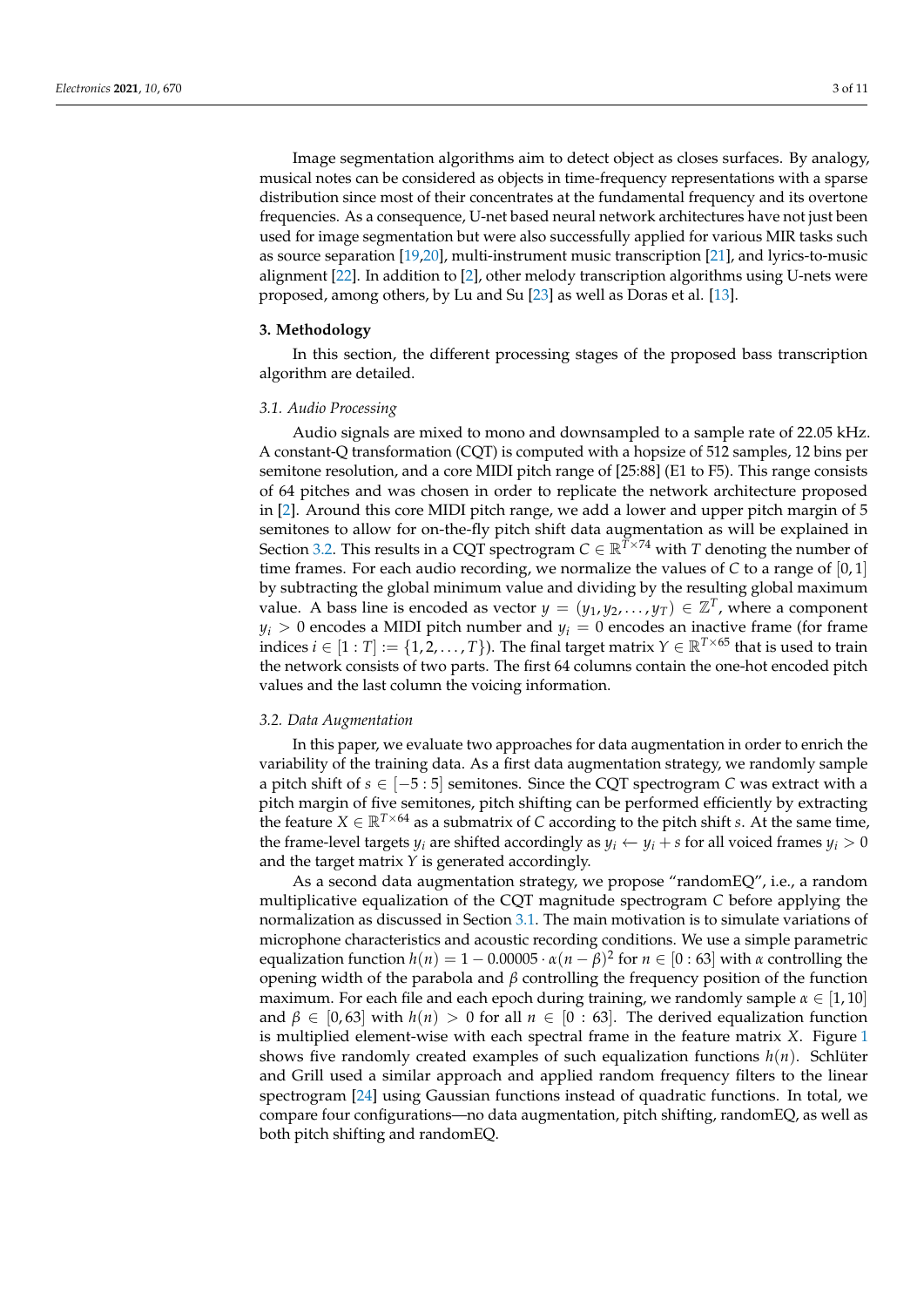<span id="page-3-0"></span>

**Figure 1.** Five examples of random equalization functions  $h(n)$  over  $n \in [0:63]$ .

#### <span id="page-3-2"></span>*3.3. Network Architecture*

In this work, we take the U-net neural network used by Hsieh et al. in [\[2\]](#page-8-1) as our reference system. Figure [2](#page-4-1) summarizes the architecture of this fully convolutional neural network that consists of an encoder (left column) and a decoder (right column). The convolutional blocks CB(*N*) include a batch normalization layer (BatchNorm), a convolutional layers with *N* kernels (Conv2D(*N*)), and a scaled exponential linear units (SELU) activation function. In our experiments, we control the capacity of the U-net using a multiplicative scaling factor  $\gamma \in \{1, 1/2, 1/4, 1/8\}$ , which allows for the reduction of the number of kernels in the convolutional layers (apart from those layers with one convolutional layer) as shown in Figure [2.](#page-4-1) In the decoder, the number of frequency bins is gradually reduced from 64 to 1 using three max-pooling operations  $(MP(1,4))$  while the number of convolutional kernels (*N*) is increased from *γ* · 32 to *γ* · 128. Intermediate tensor dimensions are shown with orange backgrounds. *T* indicates the number of time frames of the input CQT spectrogram.

One of the main contributions of the model proposed by Hsieh et al. [\[2\]](#page-8-1) is the introduction of the concatenation layer ("Concat" in Figure [2\)](#page-4-1), which adds an additional column to the reconstructed feature tensor after the decoder. As explained in Section [3.1,](#page-2-2) the last row in the target matrix *Y* encodes the nonactivity of the bass instrument (unvoiced frames). Therefore, all unvoiced frames are encoded with a value of 1 in the last row. This way, the model can be trained to solve pitch detection and activity detection simultaneously. As a result, in the final prediction matrix, a simple argmax operation can be applied to decode the final bass pitch track and no additional thresholding operation is required. During training, we use the Adam optimizer with a learning rate of  $10^{-4}$  and the categorical crossentropy as loss functions.

#### <span id="page-3-1"></span>*3.4. Skip Connection Strategies*

We compare four different skip connection strategies in this paper. As first approach (A), we avoid all skip connections, which converts the U-net into a deep convolutional autoencoder. As shown in Figure [2,](#page-4-1) the second approach (B) involves transferring intermediate activations after the convolutional blocks from the encoder to the decoder and stacking those with the intermediate activations in the decoder along the channel dimension [\[18\]](#page-9-13). In this approach, the unpooling layers perform a simple upsampling operation. As a third approach (C), the indices of the identified maxima in the max pooling (MP) layers are transferred to the unpooling (UP) layers [\[2\]](#page-8-1). The intuition is to obtain a more precise reconstruction while increasing the spatial resolution in the decoder. Finally, we also test the combination of the two skip-connection strategies B and C as fourth approach (D).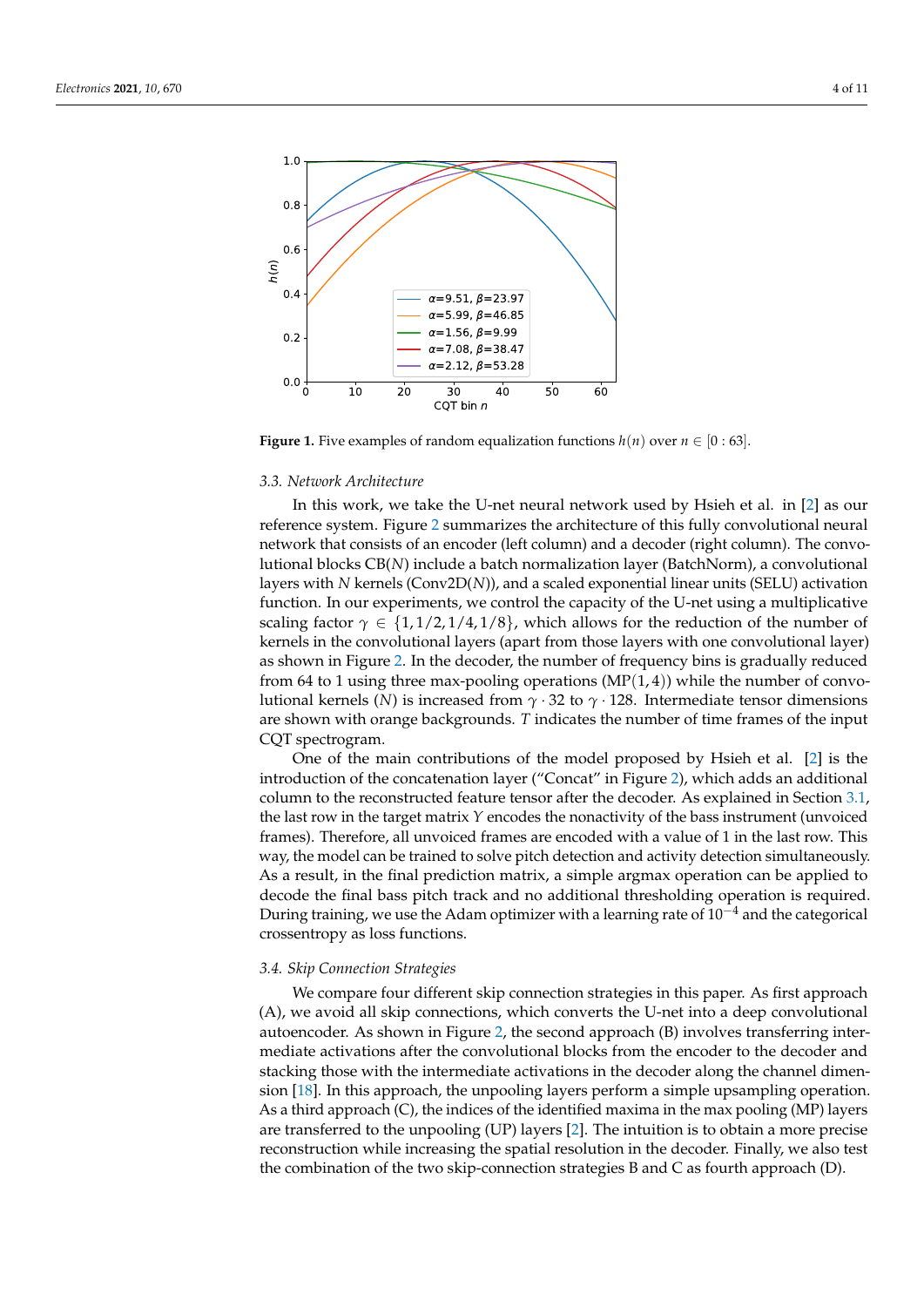<span id="page-4-1"></span>

**Figure 2.** U-net network architecture includes a decoder (left column) and an encoder (right column) with a sequence of convolutional blocks (CB), max pooling layers (MP), and unpooling layers (UP). Input and output variable dimensions are shown in green. Intermediate tensor dimensions are shown in orange. Solid blue lines show layer connections. Dashed and dotted blue lines indicate different skip connection strategies (compare Section [3.4\)](#page-3-1). Number of kernels in the convolutional layers can be scaled with a factor *γ* (compare Section [3.3\)](#page-3-2).

#### <span id="page-4-0"></span>**4. Datasets**

Table [1](#page-5-1) summarizes two sets that we assembled for this study. The Mixed Genre Set (MGS) comprises 137 recordings from four different datasets and covers multiple music genres such as pop, rock, and jazz. We included 70 recordings of the MDB-bass-synth database [\[5\]](#page-9-2). In these recordings, the bass track has been resynthesized to achieve a perfect correspondence to a previously estimated bass pitch track. The second subset includes 21 recordings from the MedleyDB dataset with manually transcribed bass lines. The third subset comprises of 16 files from the Popular Music Database of the RWC Database [\[25\]](#page-9-20). Finally, we have bass score annotations for 66 jazz ensemble recordings mostly coming from the Weimar Jazz Database (WJD) [\[6\]](#page-9-3). A subset of 30 of these files is included in the *MGS*.

The Jazz Set (JS) includes the remaining 36 WJD files. It includes the 10 files previously used as test set in [\[16\]](#page-9-11). This set covers various artists, jazz styles, and recording decades and therefore allows for a realistic evaluation within the targeted application scenario.

We compare two data partition strategies as described in Table [2](#page-5-2) to split the MGS and JS into training and validation sets. In the first strategy (Mixed), we aim for a bass transcription algorithm, which performs well for multiple music styles. Here, we randomly split the MGS into a training set (80%) and a validation set (20%). In the second strategy (Jazz), we aim to optimize the bass transcription algorithm to perform well on jazz ensemble recordings, which are in the focus of this paper. Here, we use the full MGS as training data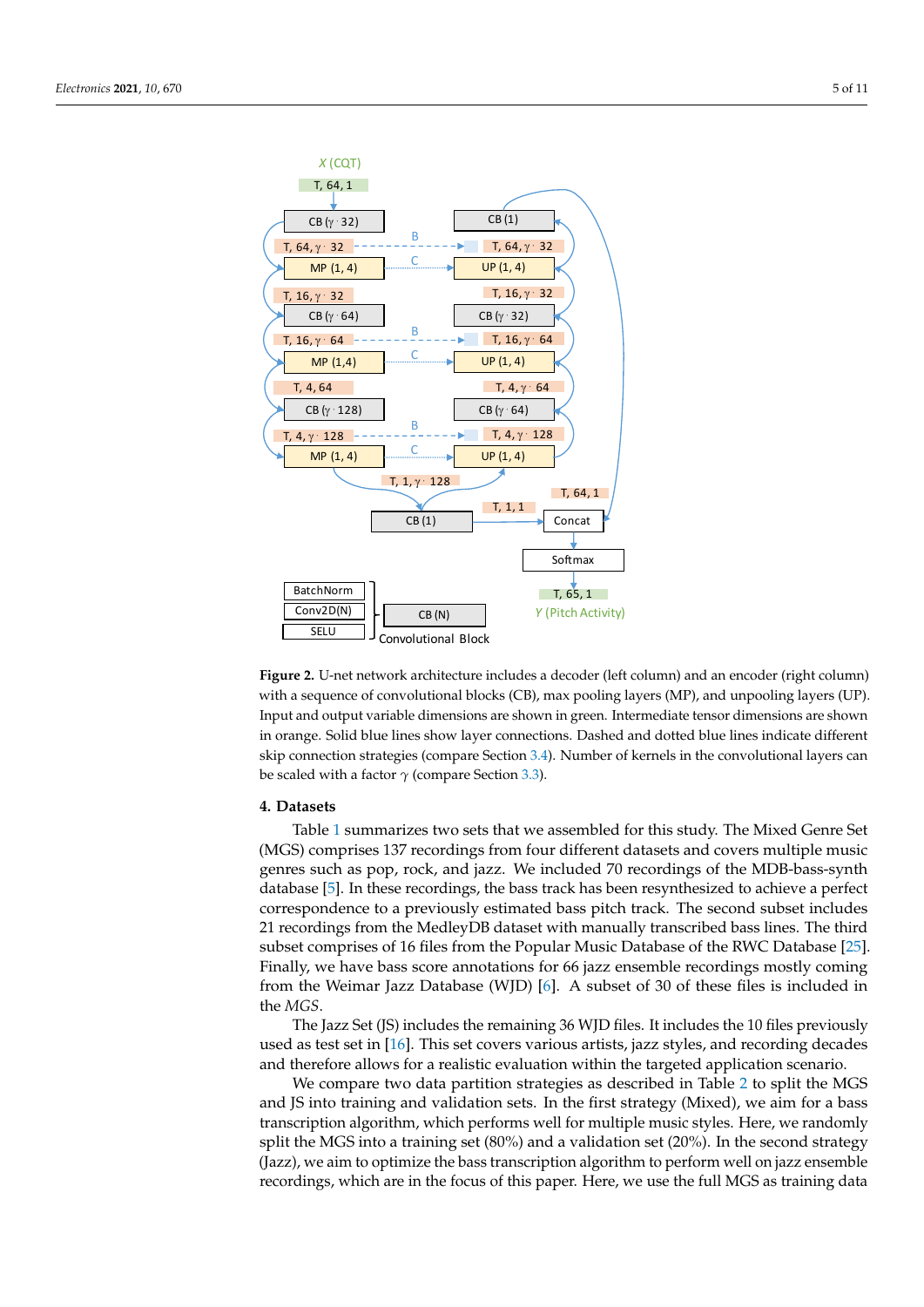and a random split of 20% of the JS as validation set. The remaining 80% of the files in JS are used as final test set for both strategies.

<span id="page-5-1"></span>**Table 1.** Composition of the Mixed Genre Set (MGS) and Jazz Set (JS).

| <b>Dataset</b>        | <b>Subset</b>  | # Files |
|-----------------------|----------------|---------|
| Mixed Genre Set (MGS) |                | 137     |
|                       | MDB-bass-synth | 70      |
|                       | MedleyDB       | 21      |
|                       | <b>RWC</b>     | 16      |
|                       | WJD            | 30      |
| Jazz Set (JS)         | -              | 36      |
|                       | WID            | 36      |

<span id="page-5-2"></span>**Table 2.** Two data partition strategies to split the two datasets introduced in Table [1](#page-5-1) into training, validation, and test sets. The validation sets are used for the parameter optimization (Section [5.1\)](#page-5-3) and the test set is used for the final evaluation study (Section [5.2\)](#page-6-0).

|                 | <b>Data Partition Strategy</b> |             |  |
|-----------------|--------------------------------|-------------|--|
| <b>Set</b>      | Mixed                          | Jazz        |  |
| Training Set    | $MGS(80\%)$                    | MGS (full)  |  |
| Validation Set  | $MGS(20\%)$                    | IS $(20\%)$ |  |
| <b>Test Set</b> | IS $(80\%)$                    |             |  |

## <span id="page-5-0"></span>**5. Evaluation**

<span id="page-5-3"></span>*5.1. Parameter Optimization Study*

As discussed in Section [4,](#page-4-0) we investigate two different data partition strategies. In this experiment, we want to study the influence of the data augmentation method, the skip connection type, as well as the network capacity of the U-net approach to the transcription performance on the validation set. For each strategy, we compare 64 hyperparameter configurations based on the parameter settings defined in Table [3.](#page-5-4) The sets of hyperparameters for the best performing models in both scenarios are listed in Table [4.](#page-5-5)

<span id="page-5-4"></span>**Table 3.** Settings for the parameter optimization study described in Section [5.1.](#page-5-3)

| Hyperparameter           | <b>Section</b> | <b>Search Space</b>                            |
|--------------------------|----------------|------------------------------------------------|
| Data augmentation        | Section 3.2    | $[no, PS, RED, PS+RED]$                        |
| Scaling factor $\gamma$  | Section 3.3    | $\{\frac{1}{8}, \frac{1}{4}, \frac{1}{2}, 1\}$ |
| Skip connection strategy | Section 3.4    | $\{A, B, C, D\}$                               |

<span id="page-5-5"></span>**Table 4.** Parameter optimization results: optimal hyperparameter configurations for both data partition strategies.

|                                                 | <b>Data Partition Strategy</b> |      |  |
|-------------------------------------------------|--------------------------------|------|--|
| Hyperparameter                                  | Mixed                          | Jazz |  |
| Data augmentation                               | <b>REO</b>                     | PS   |  |
| Skip connection strategy                        |                                |      |  |
| Filter number factor $\gamma$                   |                                |      |  |
| Highest overall accuracy (OA) on validation set | 0.82                           | U.6  |  |

For the mixed data partition, skip connection strategy B, where the intermediate activations are transferred, outperforms strategy C, which involves transferring the max pooling indices. This finding goes in line with the proposed method for melody tran-scription in [\[2\]](#page-8-1). Larger models with  $\gamma = 1$  combined with RandomEQ data augmentation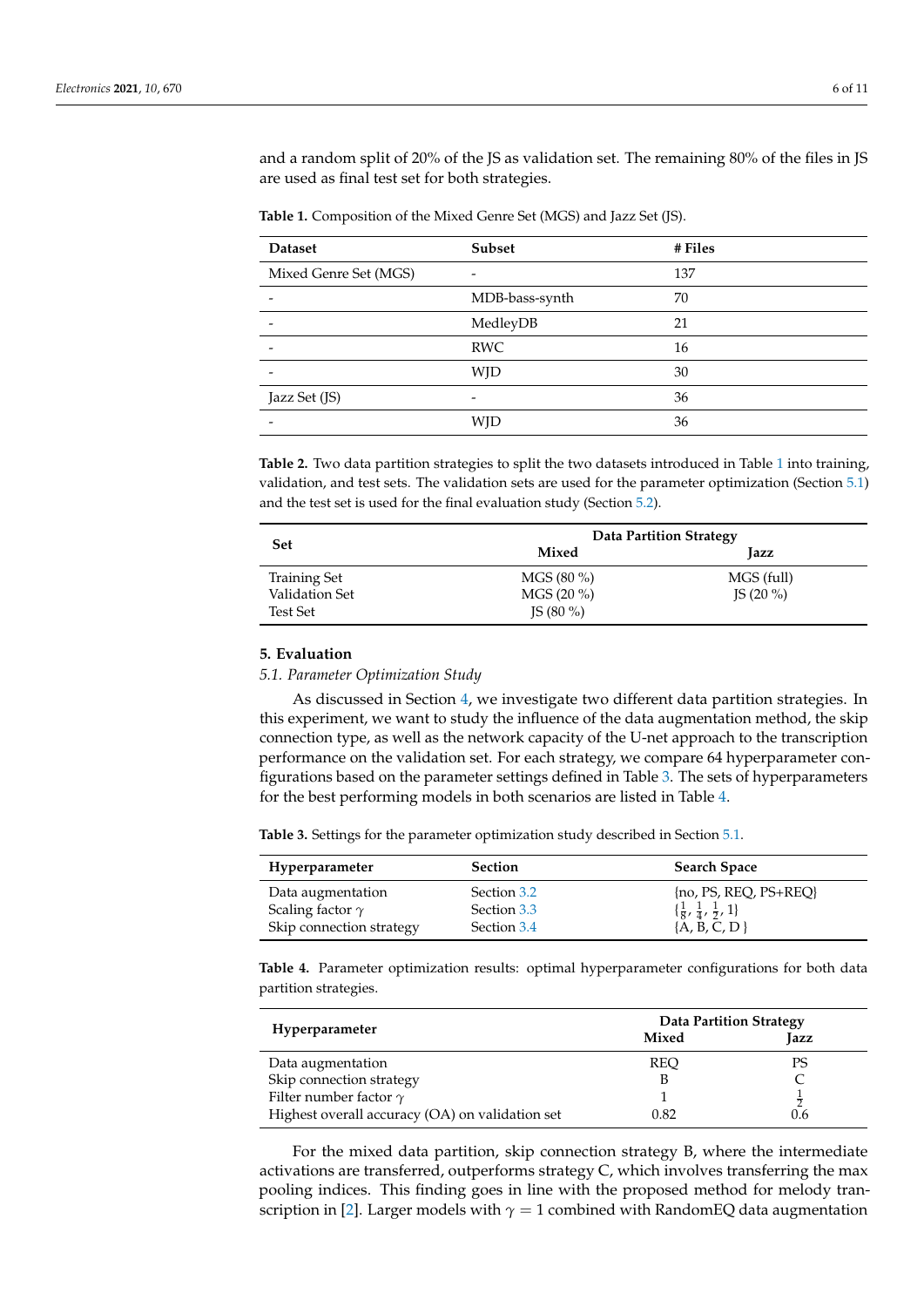consistently showed the best results. The highest overall accuracy value achieved was 0.82. We conjecture that this relatively high number is due to model overfitting to the *Mixed Genre Set*, where both the training and the validation set were drawn from it.

For the Jazz data partition, the highest overall accuracy is 0.6 and therefore significantly lower compared to the mixed data partition. Note that, in this case, the validation set only contains jazz ensemble recordings while the training set includes various music genres. Presumably, this shows that the bass transcription task is more complex due to the predominance of the melody instruments. Skip connection strategy B and pitch shifting data augmentation seem beneficial for this data partition although no clear trends could be observed across different hyperparameter configurations. The best models BassUNet<sup>M</sup> and BassUNet<sup>J</sup> obtained from the Mixed and Jazz data partition strategy, respectively, will be evaluated in the comparative study against three state-of-the-art bass transcription algorithms as will be described in the following section.

After identifying the optimal models BassUNet $^{\rm M}$  and BassUNet $^{\rm J}$ , we report in Table  $5$ the results of an ablation study. This table shows how the overall model accuracy values decrease when data augmentation and skip connections are neglected separately and jointly during the model training. The results show that both components are important for the performance of the U-net model. Similar findings were reported for the skip connections in U-nets for singing voice separation [\[26\]](#page-10-0) as well as for the use of data augmentation for singing voice detection [\[24\]](#page-9-19) and music transcription [\[27\]](#page-10-1). The sets of hyperparameters for the best performing models in both scenarios are listed in Table Table [4.](#page-5-5)

<span id="page-6-1"></span>**Table 5.** Ablation study results. Overall accuracy (OA) values on the validation sets reported for the optimal configuration (first row) and training configurations derived by removing data augmentation and skip connections separately and jointly from the model training (remaining rows).

| Configuration                              | <b>Data Partition Strategy</b> |                     |  |
|--------------------------------------------|--------------------------------|---------------------|--|
|                                            | Mixed (BassUNet <sup>M</sup> ) | Jazz $(BassUNet^j)$ |  |
| Best parameter settings (see Table 4)      | 0.82                           | 0.6                 |  |
| No data augmentation                       | 0.81                           | 0.52                |  |
| No skip connections                        | 0.78                           | 0.58                |  |
| No data augmentation & no skip connections | 0.76                           | 0.5                 |  |

#### <span id="page-6-0"></span>*5.2. Comparison to the State of the Art*

In this experiment, we compare the two best configurations of the proposed method BassUNet<sup>J</sup> and BassUNet<sup>M</sup> as identified in Section [5.1](#page-5-3) with three reference bass transcription algorithms as listed in Table [6.](#page-7-0) We use the remaining 80% of the Jazz Set (compare Section [4](#page-4-0) and Table [2\)](#page-5-2), i.e., the full Jazz Set without the validation set of the Jazz data partition as test set.

The first reference algorithm (BI18) is encapsulated in a deep neural network for joint estimation of melody, multiple F0, and bass estimation as proposed by Bittner et al. [\[11\]](#page-9-8). The network processes harmonic CQT representations of audio signals with a cascade of multiple convolutional layers for multitask feature learning. We use an available online implementation [\(https://github.com/marl/superchip/blob/master/superchip/transcribe\\_](https://github.com/marl/superchip/blob/master/superchip/transcribe_f0.py) [f0.py](https://github.com/marl/superchip/blob/master/superchip/transcribe_f0.py) (accessed on 11 March 2021)).

The second reference algorithm ({AB07) was proposed by Abeßer et al. in [\[1\]](#page-8-0). Here, a fully-connected neural network maps a CQT spectrogram to a bass pitch activity representation. Again, we use an available online implementation [\(https://github.com/](https://github.com/jakobabesser/walking_bass_transcription_dnn) [jakobabesser/walking\\_bass\\_transcription\\_dnn](https://github.com/jakobabesser/walking_bass_transcription_dnn) (accessed on 11 March 2021)). Both algorithms AB17 and BI18 output independent pitch salience values for different F0 candidates on a frame level. Voicing estimation is implemented by using a fixed minimum salience threshold *τ*. Each time frame is considered to be unvoiced if all pitch salience values are below this threshold. We optimize this threshold independently for both algorithms on the full training set.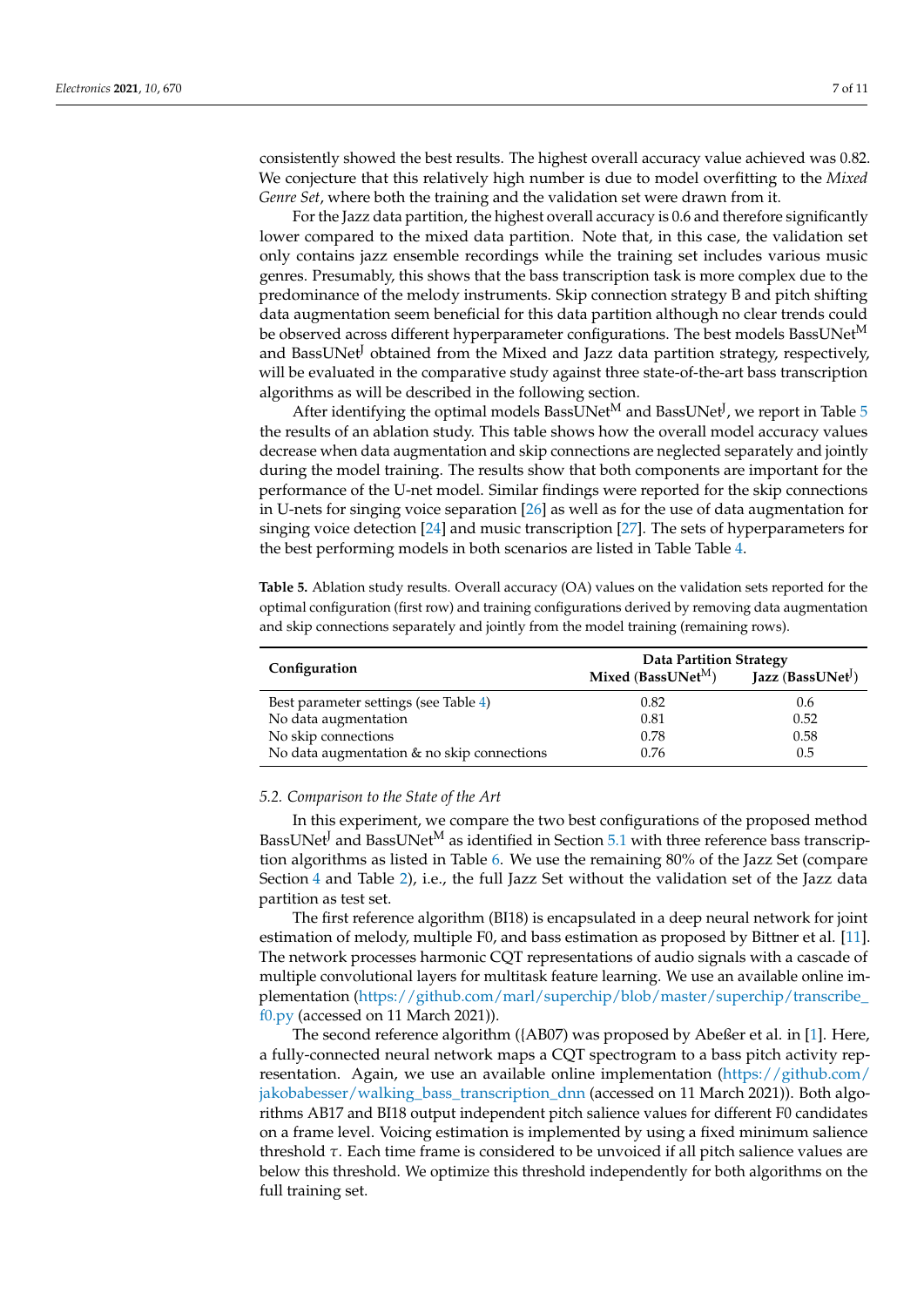| Method                 | Algorithm & Reference                                 |              |        |        |                 |
|------------------------|-------------------------------------------------------|--------------|--------|--------|-----------------|
| BassUNet               | Convolutional U-net (proposed)                        |              |        |        |                 |
| BassUNet <sup>J</sup>  | Trained with Jazz data partition strategy.            |              |        |        |                 |
| BassUNet <sup>M</sup>  | Trained with mixed data partition strategy.           |              |        |        |                 |
| <b>BI18</b>            | Convolutional Neural Network, Multitask Learning [11] |              |        |        |                 |
| AB17                   | Fully Connected Neural Network [1]                    |              |        |        |                 |
| <b>SA12</b>            | Melodia Bass [28,29]                                  |              |        |        |                 |
| Method                 | VR↑                                                   | <b>VFA</b> ↓ | $RPA+$ | $RCA+$ | OA <sup>†</sup> |
| BassUNet               | 0.75                                                  | 0.39         | 0.60   | 0.66   | 0.60            |
| BassUNet <sup>M</sup>  | 0.78                                                  | 0.55         | 0.56   | 0.62   | 0.55            |
| BI18 ( $\tau = 0.12$ ) | 0.80                                                  | 0.72         | 0.55   | 0.61   | 0.53            |
| AB17 ( $\tau = 0.16$ ) | 0.80                                                  | 0.58         | 0.55   | 0.62   | 0.54            |
| <b>SA12</b>            | 0.90                                                  | 0.80         | 0.49   | 0.65   | 0.46            |

<span id="page-7-0"></span>**Table 6.** Brief description of all evaluated bass transcription algorithms (top) and average file-level scores on the test set (bottom). Optimal minimum salience thresholds *τ* for BI18 and AB17 obtained on the validation set are given in brackets.

The third reference algorithm (SA12) is based on a version of the Melodia melody estimation algorithm [\[28\]](#page-10-2), which is modified to transcribe lower fundamental frequencies as described in [\[29\]](#page-10-3). In contrast to the before-mentioned data-driven algorithms, this algorithm combines music domain knowledge with several audio signal processing steps. Furthermore, it analyzes only two octaves from 27.5 Hz to 110.0 Hz. Therefore, it only makes sense to compare the pitch estimation performance of SA12 with the other algorithm based on the raw chroma accuracy (RCA), which disregards the detected octave positions.

We use five common evaluation measures to evaluate the pitch estimation and voicing estimation as defined in [\[30\]](#page-10-4). Raw pitch accuracy (RPA) equals the fraction of the number of frames with correctly estimated pitches (within a given tolerance) and the number of voiced frames, i.e., frames with an annotated pitch. Raw chroma accuracy (RCA) additionally maps all frequency into one octave and therefore focuses on pitch class estimation. In order to evaluate the voicing estimation quality, voicing recall (VR) measures the fraction of correctly identified voiced frames and voicing false alarm rate (VFA) measures the fraction of frames which are incorrectly estimated to be voiced. A well-performing transcription algorithm should have high VR values and low VFA values as indicated by upwards and downwards arrows in Table [6.](#page-7-0) Finally, overall accuracy (OA) measures the percentage of frames with correctly estimated voicing and pitch.

Table [6](#page-7-0) lists the five evaluation scores for each investigated bass transcription algorithm averaged over all test set files. While the proposed method BassUNet<sup>J</sup> showed a lower OA value on the validation set of the *Jazz* data partition strategy (see Section [5.1\)](#page-5-3), it outperforms all other algorithm on the test set by around 5 percent in overall accuracy (OA). The algorithm represents a model configuration, which is optimized for transcribing bass lines in jazz ensemble recordings. We believe that the main reason for that is the similar data distribution between its validation set, which guided the model training process, and the final test set.

The BassUNet<sup>M</sup> model on the other hand, which was not optimized for the jazz scenario, shows a lower overall accuracy of 0.55, which results from both lower voicing and pitch detection scores. While the RPA improvement of 0.05 between BassUNet<sup>J</sup> and the best performing reference algorithm AB17 is only of minor size, the main improvement was achieved in voicing detection especially which is particularly evident in the reduced voicing false alarm rate of (VFA) from 0.58 (AB17) to 0.39 (BassUNet<sup>J</sup>). We consider this to be the main contribution of the proposed U-net architecture since it explicitly learns to predict the frame-level instrument activity (voicing) without any additional thresholding operation. Similar findings were reported for the melody estimation task for some of the evaluated datasets in [\[2\]](#page-8-1). When looking at the pitch estimation performance (RPA, RCA), the BassUNet<sup>M</sup> model performs similar to the reference methods BI18 and AB17. Notably,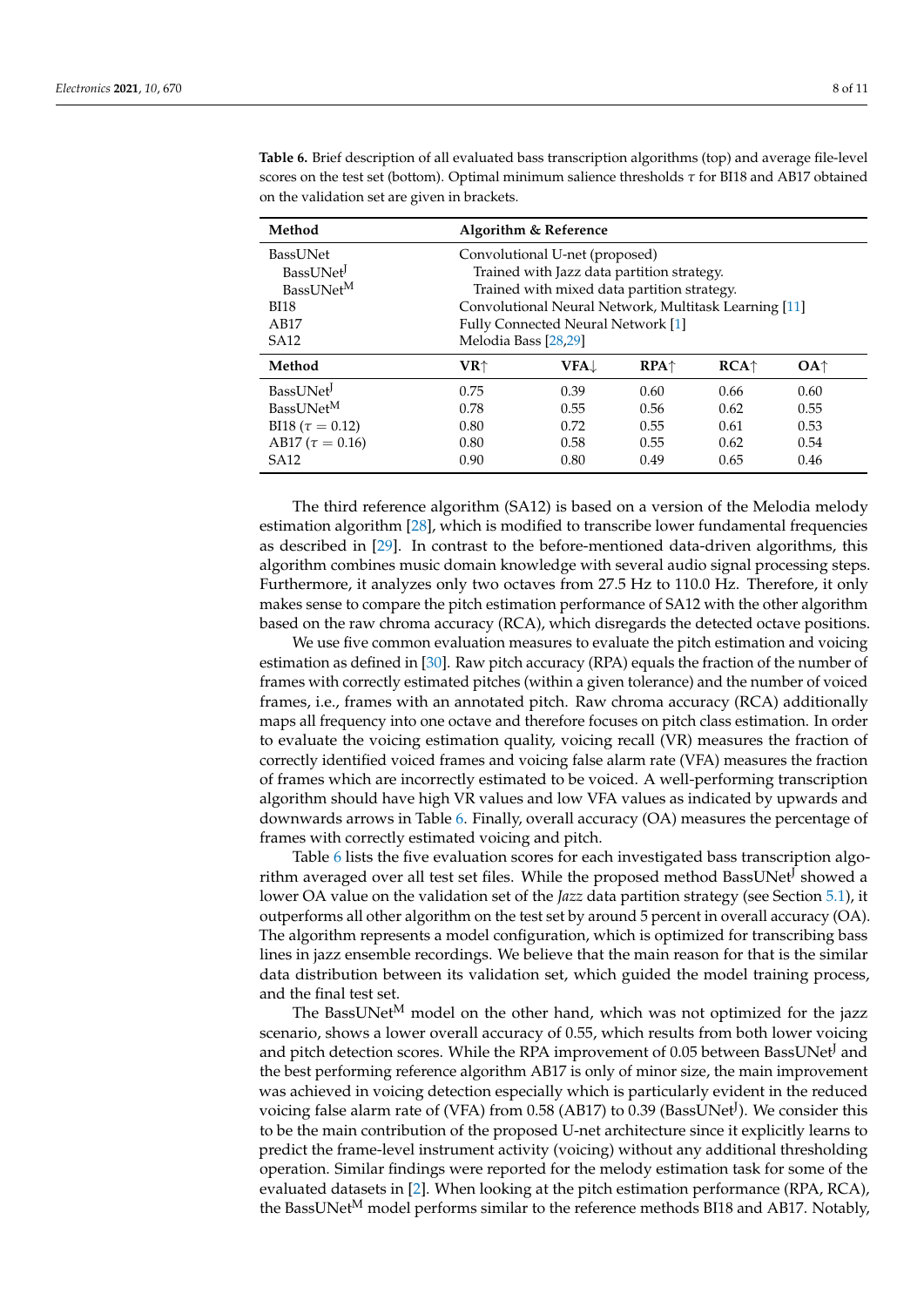the reference algorithm SA12 achieves the highest VR and an almost similar raw chroma accuracy RCA as the proposed method.

## <span id="page-8-2"></span>**6. Conclusions**

In this paper, we adapt a recently proposed U-net deep neural network architecture for bass transcription of jazz ensemble recordings. Based on a constant-Q spectrogram representation of the audio signal, the network jointly predicts instrument activity (voicing) and pitch on a frame-level without requiring an additional thresholding operation. In our experiments, we perform an in-depth analysis of the influence of the applied data augmentation techniques, skip connection strategy between the encoder and decoder, as well as the overall model capacity on the model performance. In addition to the commonly used pitch shifting, we propose a simple random equalization technique (randomEQ), which increases the timbral variety of the training data. We investigate two different data partition strategy with one aiming at training a U-net model, which is optimized for transcribing bass lines in jazz ensemble recordings.

Our results show that the proposed model outperforms previous bass transcription algorithms based on fully-connected and convolutional neural network architectures as well as classical audio signal processing chains. In addition to minor pitch estimation improvements, the U-net model shows significantly lower voicing false alarms. Our findings also confirm that, especially for smaller amounts of available annotated training data, data-driven methods can be powerful but also highly sensitive to the choice of training and validation set. Our experiments confirm that the validation set should represent the expected data distribution in a given application scenario.

As discussed in Section [1,](#page-0-0) the presented bass transcription algorithm can be used to assist musicological corpus analyses. As one example, we plan to transcribe bass lines underlying all instrumental solo parts in the Weimar Jazz Database (WJD). In combination with manually transcribed beat times, we can derive beat-level bass note estimates. By combining these bass notes with the annotated harmonic changes of the lead-sheet, clues about the performed harmonic changes can be derived, which allow for a more in-depth analysis of the solo melodies.

**Author Contributions:** M.M. and J.A. substantially contributed to this work, including the formalization of the problem, the development of the ideas, and the writing of the paper. J.A. implemented the approaches and conducted the experiments. Both authors have read and agreed to the published version of the manuscript.

**Funding:** This work has been supported by the German Research Foundation (AB 675/2-1, MU 2686/11-1).

**Data Availability Statement:** The trained models have been made publicly available to support further research <https://github.com/jakobabesser/bassunet> (accessed on 11 March 2021).

**Acknowledgments:** The International Audio Laboratories Erlangen are a joint institution of the Friedrich-Alexander-Universität Erlangen-Nürnberg (FAU) and Fraunhofer Institut für Integrierte Schaltungen IIS. The authors would like to thank Rachel Bittner and Justin Salamon for sharing datasets and supporting our evaluation with their bass transcription algorithms. In addition, our gratitude goes to Thomas Bugert for his transcription work on the Weimar Jazz Dataset bass lines and the Jazzomat Research Project for publishing the WJD dataset.

**Conflicts of Interest:** The authors declare no conflict of interest.

#### **References**

- <span id="page-8-0"></span>1. Abeßer, J.; Balke, S.; Frieler, K.; Pfleiderer, M.; Müller, M. Deep Learning for Jazz Walking Bass Transcription. In Proceedings of the AES Conference on Semantic Audio, Erlangen, Germany, 22–24 June 2017; pp. 202–209.
- <span id="page-8-1"></span>2. Hsieh, T.H.; Su, L.; Yang, Y.H. A Streamlined Encoder/Decoder Architecture for Melody Extraction. In Proceedings of the IEEE International Conference on Acoustics, Speech and Signal Processing (ICASSP), Brighton, UK, 12–17 May 2019; pp. 156–160.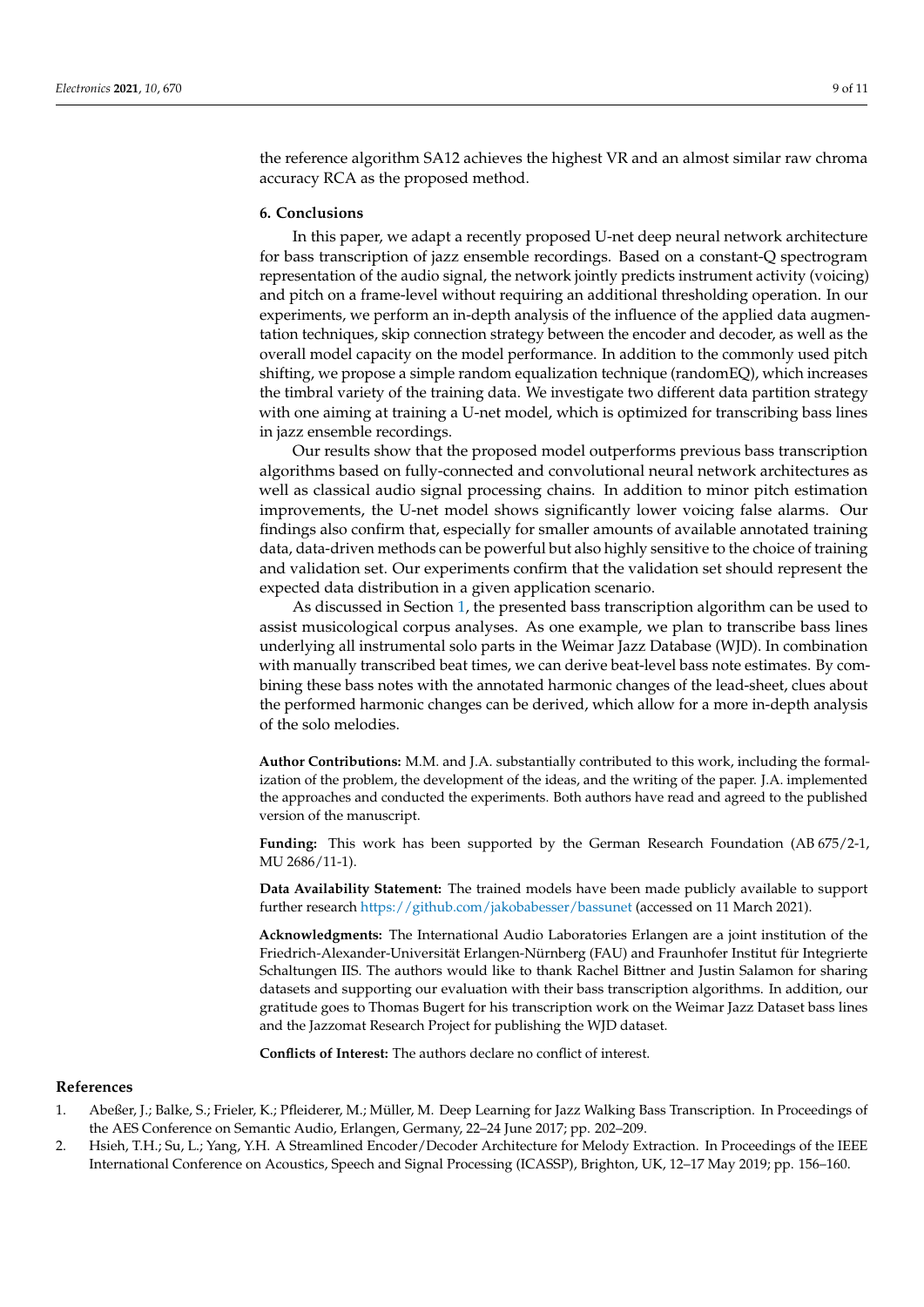- <span id="page-9-0"></span>3. Bittner, R.M.; Salamon, J.; Tierney, M.; Mauch, M.; Cannam, C.; Bello, J.P. MedleyDB: A Multitrack Dataset for Annotation-Intensive MIR Research. In Proceedings of the 15th International Society for Music Information Retrieval Conference (ISMIR), Taipei, Taiwan, 27–31 October 2014; pp. 155–160.
- <span id="page-9-1"></span>4. Goto, M. A real-time music scene description system: Predominant-F0 estimation for detecting melody and bass lines in real-world audio signals. *Speech Commun.* **2004**, *43*, 311–329. [\[CrossRef\]](http://doi.org/10.1016/j.specom.2004.07.001)
- <span id="page-9-2"></span>5. Salamon, J.; Bittner, R.M.; Bonada, J.; Bosch, J.J.; Gómez, E.; Bello, J.P. An Analysis/Synthesis Framework for Automatic F0 Annotation of Multitrack Datasets. In Proceedings of the International Society for Music Information Retrieval Conference (ISMIR), Suzhou, China, 23–27 October 2017; pp. 71–78.
- <span id="page-9-3"></span>6. Pfleiderer, M.; Frieler, K.; Abeßer, J.; Zaddach, W.G.; Burkhart, B. (Eds.) *Inside the Jazzomat—New Perspectives for Jazz Research*; Schott Campus: Santa Barbara, CA, USA, 2018.
- <span id="page-9-4"></span>7. McFee, B.; Humphrey, E.J.; Bello, J.P. A Software Framework for Musical Data Augmentation. In Proceedings of the 16th International Society for Music Information Retrieval Conference (ISMIR), Málaga, Spain, 26–30 October 2015; pp. 248–254.
- <span id="page-9-5"></span>8. Kim, J.W.; Salamon, J.; Li, P.; Bello, J.P. Crepe: A Convolutional Representation for Pitch Estimation. In Proceedings of the IEEE International Conference on Acoustics, Speech and Signal Processing (ICASSP), Calgary, AB, Canada, 15–20 April 2018; pp. 161–165.
- <span id="page-9-6"></span>9. Singh, S.; Wang, R.; Qiu, Y. DEEPF0: End-To-End Fundamental Frequency Estimation for Music and Speech Signals. *arXiv* **2021**, arXiv:2102.06306.
- <span id="page-9-7"></span>10. Park, H.; Yoo, C.D. Melody Extraction and Detection through LSTM-RNN with Harmonic Sum Loss. In Proceedings of the 42nd IEEE International Conference on Acoustics, Speech and Signal Processing (ICASSP), New Orleans, LA, USA, 5–9 March 2017; pp. 2766–2770.
- <span id="page-9-8"></span>11. Bittner, R.M.; McFee, B.; Bello, J.P. Multitask Learning for Fundamental Frequency Estimation in Music. *arXiv* **2018**, arXiv:1809.00381.
- 12. Bittner, R.M.; McFee, B.; Salamon, J.; Li, P.; Bello, J.P. Deep Salience Representations for F0 Estimation in Polyphonic Music. In Proceedings of the International Society for Music Information Retrieval Conference (ISMIR), Suzhou, China, 23–27 October 2017; pp. 63–70.
- <span id="page-9-9"></span>13. Doras, G.; Esling, P.; Peeters, G. On the use of U-Net for dominant melody estimation in polyphonic music. In Proceedings of the International Workshop on Multilayer Music Representation and Processing (MMRP), Milano, Italy, 24–25 January 2019; pp. 66–70.
- <span id="page-9-10"></span>14. Rigaud, F.; Radenen, M. Singing Voice Melody Transcription using Deep Neural Networks. In Proceedings of the 17th International Society for Music Information Retrieval Conference (ISMIR), New York, NY, USA, 7–11 August 2016; pp. 737–743.
- 15. Balke, S.; Dittmar, C.; Abeßer, J.; Müller, M. Data-Driven Solo Voice Enhancement for Jazz Music Retrieval. In Proceedings of the IEEE International Conference on Acoustics, Speech, and Signal Processing (ICASSP), Calgary, AB, Canada, 15–20 April 2018; pp. 196–200.
- <span id="page-9-11"></span>16. Abeßer, J.; Balke, S.; Müller, M. Improving Bass Saliency Estimation Using Label Propagation and Transfer Learning. In Proceedings of the 19th International Society for Music Information Retrieval Conference (ISMIR), Paris, France, 23–27 September 2018; pp. 306–312.
- <span id="page-9-12"></span>17. Kum, S.; Nam, J. Classification-Based Singing Melody Extraction Using Deep Convolutional Neural Networks. *Preprints* **2017**. [\[CrossRef\]](http://dx.doi.org/10.20944/preprints201711.0027.v1)
- <span id="page-9-13"></span>18. Ronneberger, O.; Fischer, P.; Brox, T. U-net: Convolutional networks for biomedical image segmentation. *Lect. Notes Comput. Sci.* **2015**, *9351*, 234–241.
- <span id="page-9-14"></span>19. Jansson, A.; Humphrey, E.; Montecchio, N.; Bittner, R.; Kumar, A.; Weyde, T. Singing Voice Separation with Deep U-Net CNN. In Proceedings of the 18th International Society for Music Information Retrieval Conference (ISMIR), Suzhou, China, 23–27 October 2017.
- <span id="page-9-15"></span>20. Stoller, D.; Ewert, S.; Dixon, S. Wave-U-Net: A multi-scale neural network for end-to-end audio source separation. In Proceedings of the 19th International Society for Music Information Retrieval Conference (ISMIR), Paris, France, 23–27 September 2018; pp. 334–340.
- <span id="page-9-16"></span>21. Wu, Y.T.; Chen, B.; Su, L. Polyphonic Music Transcription with Semantic Segmentation. In Proceedings of the IEEE International Conference on Acoustics, Speech and Signal Processing (ICASSP), Brighton, UK, 12–17 May 2019; pp. 166–170.
- <span id="page-9-17"></span>22. Stoller, D.; Durand, S.; Ewert, S. End-to-end Lyrics Alignment for Polyphonic Music Using an Audio-to-character Recognition Model. In Proceedings of the IEEE International Conference on Acoustics, Speech and Signal Processing (ICASSP), Brighton, UK, 12–17 May 2019; pp. 181–185.
- <span id="page-9-18"></span>23. Lu, W.T.; Su, L. Vocal melody extraction with semantic segmentation and audio-symbolic domain transfer learning. In Proceedings of the 19th International Society for Music Information Retrieval Conference (ISMIR), Paris, France, 23–27 September 2018; pp. 521–528.
- <span id="page-9-19"></span>24. Schlüter, J.; Grill, T. Exploring Data Augmentation for Improved Singing Voice Detection with Neural Networks. In Proceedings of the International Society for Music Information Retrieval Conference (ISMIR), Málaga, Spain, 26–30 October 2015; pp. 121–126.
- <span id="page-9-20"></span>25. Goto, M.; Hashiguchi, H.; Nishimura, T.; Oka, R. RWC Music Database: Popular, Classical, and Jazz Music Databases. In Proceedings of the International Society for Music Information Retrieval Conference (ISMIR), Paris, France, 13–17 October 2002; pp. 287–288.